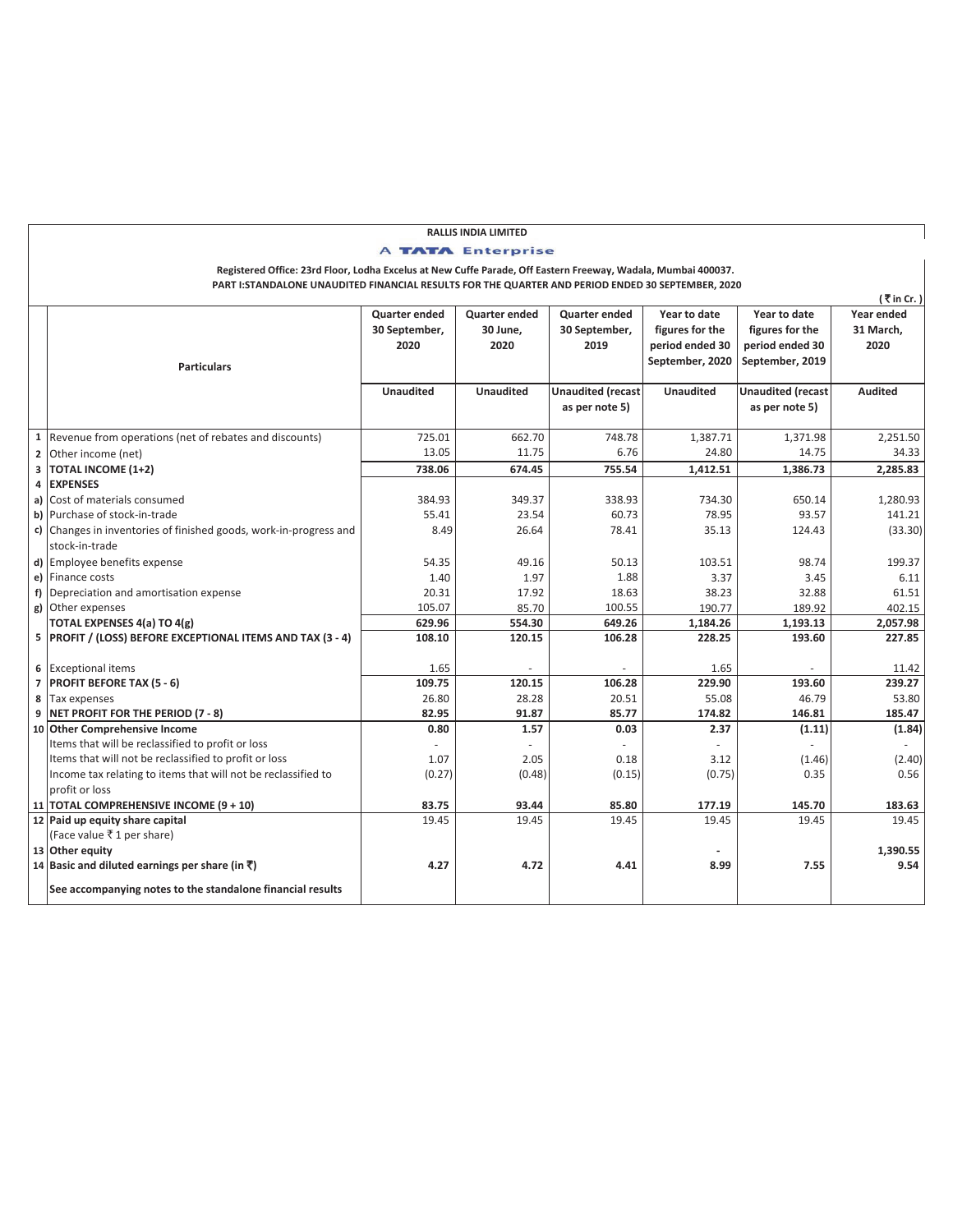|                                                                      |                          | (₹in Cr. )             |  |  |  |
|----------------------------------------------------------------------|--------------------------|------------------------|--|--|--|
| PART II: STANDALONE UNAUDITED BALANCE SHEET AS AT 30 SEPTEMBER, 2020 |                          |                        |  |  |  |
|                                                                      | As at                    | As at                  |  |  |  |
| <b>Particulars</b>                                                   | 30 September,            | 31 March,              |  |  |  |
|                                                                      | 2020<br><b>Unaudited</b> | 2020<br><b>Audited</b> |  |  |  |
| <b>ASSETS</b>                                                        |                          |                        |  |  |  |
| Non-current assets                                                   |                          |                        |  |  |  |
| a)Property, plant and equipment                                      | 377.59                   | 360.78                 |  |  |  |
| b)Capital work-in-progress                                           | 36.64                    | 28.76                  |  |  |  |
| c)Right-of-use asset                                                 | 38.04                    | 26.44                  |  |  |  |
| d)Goodwill on amalgamation                                           | 195.82                   | 195.82                 |  |  |  |
| e)Investment property                                                | 0.13                     | 0.13                   |  |  |  |
| f)Other Intangible assets                                            | 12.44                    | 9.66                   |  |  |  |
| g)Intangible assets under development                                | 50.22                    | 46.95                  |  |  |  |
| h)Financial assets                                                   |                          |                        |  |  |  |
| i)Investments<br>ii)Loans                                            | 3.80<br>9.84             | 3.80<br>9.07           |  |  |  |
| iii) Other financial assets                                          | 0.84                     | 0.77                   |  |  |  |
| i)Income-tax assets (Net)                                            | 87.67                    | 110.02                 |  |  |  |
| j)Other non-current assets                                           | 38.24                    | 42.04                  |  |  |  |
| <b>Total non-current assets</b>                                      | 851.27                   | 834.24                 |  |  |  |
|                                                                      |                          |                        |  |  |  |
| <b>Current assets</b><br>a)Inventories                               | 693.99                   | 699.20                 |  |  |  |
| b)Financial assets                                                   |                          |                        |  |  |  |
| i)Investments                                                        | 362.28                   | 298.67                 |  |  |  |
| iii)Trade receivables                                                | 512.35                   | 450.02                 |  |  |  |
| iv)Cash and cash equivalents                                         | 17.73                    | 45.86                  |  |  |  |
| v)Bank Balances other than (iv) above                                | 83.67                    | 2.13                   |  |  |  |
| vi) Other financial assets                                           | 7.28                     | 6.49                   |  |  |  |
| c) Other current assets                                              | 126.94                   | 106.37                 |  |  |  |
|                                                                      | 1,804.24                 | 1,608.74               |  |  |  |
| Assets classified as held for sale                                   | 4.25                     | 4.27                   |  |  |  |
| <b>Total current assets</b>                                          | 1,808.49                 | 1,613.01               |  |  |  |
| <b>Total assets</b>                                                  | 2,659.76                 | 2,447.25               |  |  |  |
| <b>EQUITY AND LIABILITIES</b>                                        |                          |                        |  |  |  |
| <b>Equity</b>                                                        |                          |                        |  |  |  |
| a) Equity share capital                                              | 19.45                    | 19.45                  |  |  |  |
| b)Other equity                                                       | 1,519.11                 | 1,390.55               |  |  |  |
| <b>Total equity</b>                                                  | 1,538.56                 | 1,410.00               |  |  |  |
| <b>Liabilities</b>                                                   |                          |                        |  |  |  |
| <b>Non-current liabilities</b>                                       |                          |                        |  |  |  |
| a)Financial liabilities                                              |                          |                        |  |  |  |
| <b>Borrowings</b>                                                    | 9.44                     | 12.36                  |  |  |  |
| Lease liabilities                                                    | 30.00                    | 14.39                  |  |  |  |
| Other financial liabilities                                          | 6.45                     | 6.45                   |  |  |  |
| b)Provisions                                                         | 34.02                    | 25.65                  |  |  |  |
| c)Deferred tax liabilities (Net)                                     | 26.33                    | 27.40                  |  |  |  |
| d)Other non-current liabilities                                      | 0.10                     | 0.10                   |  |  |  |
| <b>Total non-current liabilities</b>                                 | 106.34                   | 86.35                  |  |  |  |
| <b>Current liabilities</b>                                           |                          |                        |  |  |  |
| a)Financial liabilities                                              |                          |                        |  |  |  |
| i)Borrowings                                                         | 0.01                     | 49.62                  |  |  |  |
| ii)Trade and other payables                                          |                          |                        |  |  |  |
| -total outstanding dues of micro enterprises and small enterprises   | 15.80                    | 3.69                   |  |  |  |
| -total outstanding dues of creditors other than micro enterprises    | 742.09                   | 633.65                 |  |  |  |
| and small enterprises                                                | 155.74                   | 89.32                  |  |  |  |
| iii) Other financial liabilities<br>iv)Lease liabilities             | 10.24                    | 13.92                  |  |  |  |
| b) Other current liabilities                                         | 52.47                    | 120.03                 |  |  |  |
| c)Provisions                                                         | 5.07                     | 17.05                  |  |  |  |
| d)Income-tax liabilities (Net)                                       | 33.44                    | 23.62                  |  |  |  |
| <b>Total current liabilities</b>                                     | 1,014.86                 | 950.90                 |  |  |  |
| <b>Total liabilities</b>                                             | 1,121.20                 | 1,037.25               |  |  |  |
| <b>Total equity and liabilities</b>                                  | 2,659.76                 | 2,447.25               |  |  |  |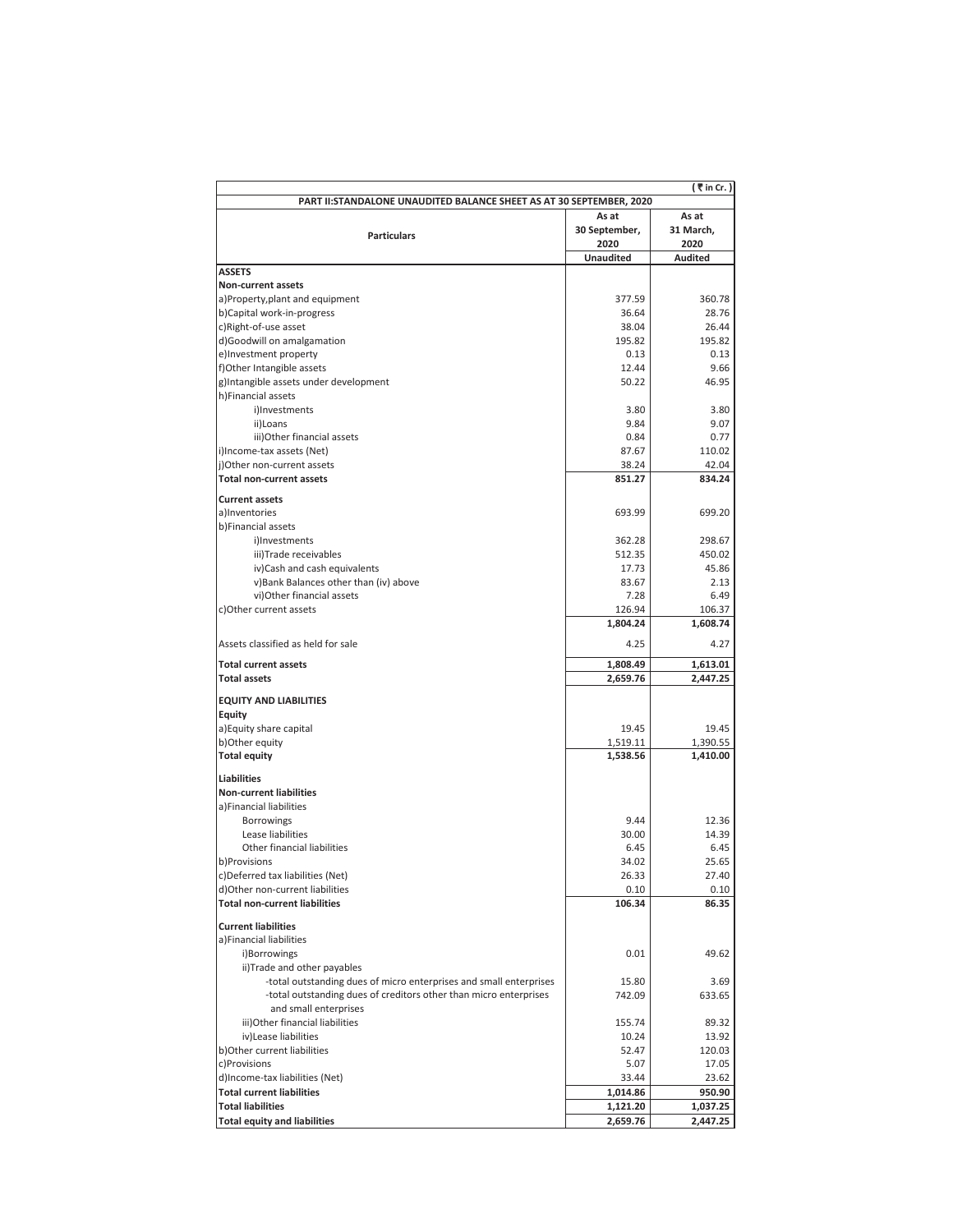|   |                                                                                               |                     |                  | (₹in Cr. )       |
|---|-----------------------------------------------------------------------------------------------|---------------------|------------------|------------------|
|   | PART III:STANDALONE UNAUDITED STATEMENT OF CASH FLOWS FOR THE PERIOD ENDED 30 SEPTEMBER, 2020 |                     |                  |                  |
|   |                                                                                               | For the period      | For the period   | For the year     |
|   |                                                                                               | ended               | ended            | ended            |
|   |                                                                                               | 30 September,       | 30 September,    | 31 March, 2020   |
|   | <b>Particulars</b>                                                                            | 2020                | 2019             |                  |
|   |                                                                                               |                     | <b>Unaudited</b> |                  |
|   |                                                                                               | <b>Unaudited</b>    | (recast as per   | Audited          |
| А | CASH FLOW FROM OPERATING ACTIVITIES:                                                          |                     | note 5)          |                  |
|   | Profit before tax                                                                             | 229.90              | 193.60           | 239.27           |
|   | Adjustments for:                                                                              |                     |                  |                  |
|   | Finance costs                                                                                 | 3.37                | 3.45             | 6.11             |
|   | Depreciation and amortisation expense                                                         | 38.23               | 32.88            | 61.50            |
|   | Interest income                                                                               | (3.49)              | (0.99)           | (4.02)           |
|   | Dividend income                                                                               | (0.01)              | (3.40)           | (2.26)           |
|   | Fair valuation gain on investment in Mutual fund                                              | (4.36)              | (0.72)           | (3.81)           |
|   | Gain on redemption of current investments                                                     | (5.25)              | (0.42)           | (1.56)           |
|   | Credit balances written back                                                                  | (4.53)              | (0.30)           | (4.30)           |
|   | Allowance for doubtful debts (net)                                                            | 6.82                | 4.83             | 6.96             |
|   | Allowance for doubtful advances                                                               |                     | 0.02<br>×        | 0.02<br>0.27     |
|   | Capital work-in-progress written off<br>Tangible assets written off                           |                     |                  | 0.09             |
|   | Impairment of Intangible assets and intangible assets under development                       | 3.62                | 2.04             | 1.77             |
|   | <b>Bad debts</b>                                                                              |                     |                  | 2.23             |
|   | (Reversal)/Provision for indirect tax matters                                                 |                     | (0.65)           | (2.45)           |
|   | Provision for Directors pension liability                                                     | 0.19                | (0.12)           | 0.28             |
|   | Provision/(reversal) for supplemental pay                                                     | (0.06)              | 0.85             | 0.82             |
|   | Provision for gratuity                                                                        | (2.67)              | (0.59)           | 1.94             |
|   | Provision for compensated absences                                                            | 1.30                | 1.87             | 2.13             |
|   | Mark-to-market loss / (gain) on forward contract                                              | 4.58                | 0.16             | 0.04             |
|   | Net unrealised foreign exchange loss / (gain)                                                 | 3.51                | 3.69             | 4.66             |
|   | (Gain) / loss on disposal of property, plant and equipment and investment property            | (1.65)              |                  | (11.52)          |
|   | Operating profit before working capital changes                                               | 269.50              | 236.20           | 298.17           |
|   | Movements in working capital:                                                                 | (69.35)             | (250.67)         | (8.54)           |
|   | (Increase)/Decrease in trade receivables<br>(Increase)/Decrease in inventories                | 6.17                | 125.67           | (23.83)          |
|   | (Increase)/Decrease in loans                                                                  | (0.77)              | 1.15             | (1.40)           |
|   | (Increase)/Decrease in other financial assets                                                 | 0.06                | 0.33             | (1.85)           |
|   | (Increase)/Decrease in other assets                                                           | (19.66)             | 19.29            | 27.30            |
|   | Increase/(Decrease) in trade payables                                                         | 120.83              | 138.12           | 97.62            |
|   | Increase/(Decrease) in other financial liabilities                                            | 63.38               | 32.32            | (14.03)          |
|   | Increase/(Decrease) in other liabilities                                                      | (67.56)             | (50.34)          | 20.92            |
|   | <b>CASH GENERATED FROM OPERATIONS</b>                                                         | 302.60              | 252.07           | 394.36           |
|   | Income taxes paid (Net of refunds)                                                            | (24.00)             | (33.85)          | (56.36)          |
|   | NET CASH FLOWS GENERATED FROM OPERATING ACTIVITIES (A)                                        | 278.60              | 218.22           | 338.00           |
| в | CASH FLOW FROM INVESTING ACTIVITIES:                                                          |                     |                  |                  |
|   | Interest received                                                                             | 2.55                | 1.05             | 3.93             |
|   | Dividend received                                                                             | 0.01                | 3.40             | 2.26             |
|   | Purchase of current investments                                                               | (335.49)            | (460.39)         | (713.42)         |
|   | Proceeds from sale of current investments                                                     | 281.50              | 335.63           | 525.60           |
|   | Payments for purchase of property, plant and equipment                                        |                     |                  |                  |
|   | (including adjustments on account of capital work-in-progress,                                | (49.17)             | (21.09)          | (61.97)          |
|   | capital creditors and capital advances)                                                       |                     |                  |                  |
|   | Payments for intangible assets                                                                | (12.78)             | (10.81)          | (16.63)          |
|   | Proceeds from disposal of property, plant and equipment and investment property               | 1.67                |                  | 12.97            |
|   | Investments in bank deposits                                                                  | (81.57)<br>(193.28) | 0.01<br>(152.20) | 1.33<br>(245.93) |
|   | NET CASH FLOWS (USED IN) INVESTING ACTIVITIES (B)                                             |                     |                  |                  |
| С | CASH FLOW FROM FINANCING ACTIVITIES:                                                          |                     |                  |                  |
|   | Repayment of long-term borrowings (including current maturities)                              | (2.45)              | (2.03)           | (3.99)           |
|   | Proceeds from short-term borrowings                                                           | 63.43               | 136.00           | 289.00           |
|   | Repayment of short-term borrowings                                                            | (88.93)             | (127.50)         | (280.50)         |
|   | Payment of lease liabilities                                                                  | (11.08)             | (9.17)           | (16.84)          |
|   | Dividend paid on equity shares (including dividend distribution tax)                          | (48.65)             | (58.64)          | (58.73)          |
|   | Interest paid                                                                                 | (1.70)              | (2.43)           | (3.47)           |
|   | Bank balances in dividend account                                                             | 0.04                | 0.03             | 0.12             |
|   | NET CASH FLOWS (USED IN) FINANCING ACTIVITIES (C)                                             | (89.34)             | (63.74)          | (74.41)          |
|   | NET INCREASE / (DECREASE) IN CASH AND CASH EQUIVALENTS (A) + (B) + (C)                        | (4.02)              | 2.28             | 17.66            |
|   |                                                                                               |                     |                  |                  |
|   | CASH AND CASH EQUIVALENTS AT THE BEGINNING OF THE YEAR                                        |                     |                  |                  |
|   | Cash in hand<br>Balances with banks in current account and deposit account                    | 0.03<br>45.83       | 0.04<br>40.00    | 0.04<br>40.00    |
|   | Bank overdrafts and cash credit facility (secured)                                            | (24.12)             | (35.96)          | (35.96)          |
|   | CASH AND CASH EQUIVALENTS                                                                     | 21.74               | 4.08             | 4.08             |
|   |                                                                                               |                     |                  |                  |
|   | Net Cash and cash equivalents as per Cash flow statement                                      | 17.72               | 6.36             | 21.74            |
|   | CASH AND CASH EQUIVALENTS AT THE END OF THE YEAR                                              |                     |                  |                  |
|   | Cash in hand                                                                                  | 0.03                | 0.04             | 0.03             |
|   | Balances with banks in current account and deposit account                                    | 17.70               | 6.45             | 45.83            |
|   | Bank overdrafts and cash credit facility (secured)                                            | (0.01)              | (0.13)           | (24.12)          |
|   | CASH AND CASH EQUIVALENTS                                                                     | 17.72               | 6.36             | 21.74            |